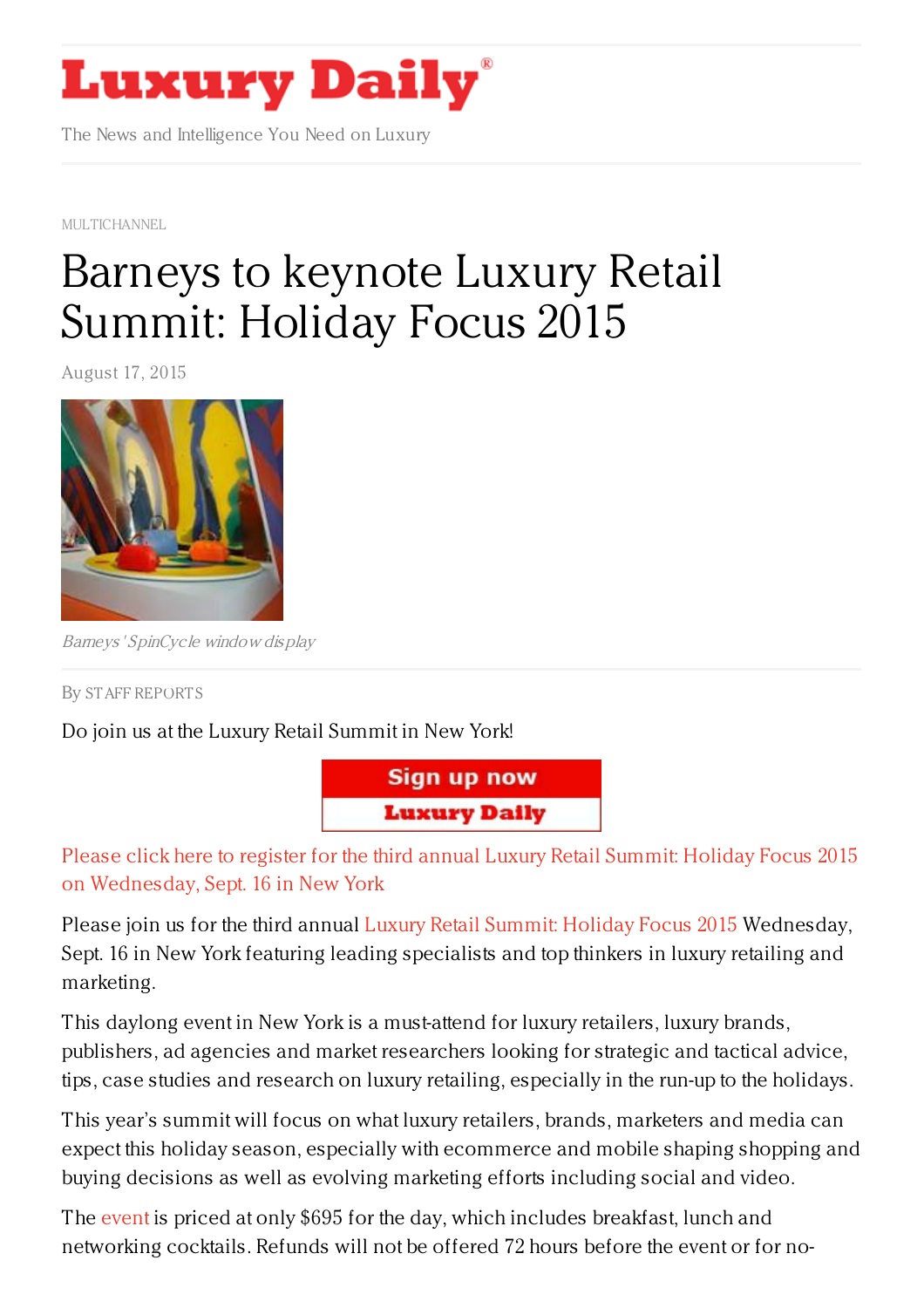shows on the day of the summit.

For sponsorship, please contact ads@napean.com.

The agenda is below.

Please click here to register for the third annual Luxury Retail Summit: Holiday Focus 2015 on [Wednesday,](https://luxurydaily.com/conference-page) Sept. 16 in New York

AGENDA

Luxury Retail [Summit:](https://luxurydaily.com/conference-page) Holiday Focus 2015

Wednesday, Sept. 16

A Napean presentation

Venue

Time & Life Building

8th Floor

1271 Avenue of the Americas

New York 10001

8:25 a.m.

Welcome Address

Luxury Enters New Era of Digital Disruption

Mickey Alam Khan, editor in chief and publisher, Luxury Daily



Barneys' Like2Buy content

8:30 a.m. - 9:15 a.m.

Opening Keynote

Barneys New York: Devising an Effective Omnichannel Strategy for a Competitive Holiday Season

Speaker:

Charlotte Blechman, executive vice president of communications, Barneys New York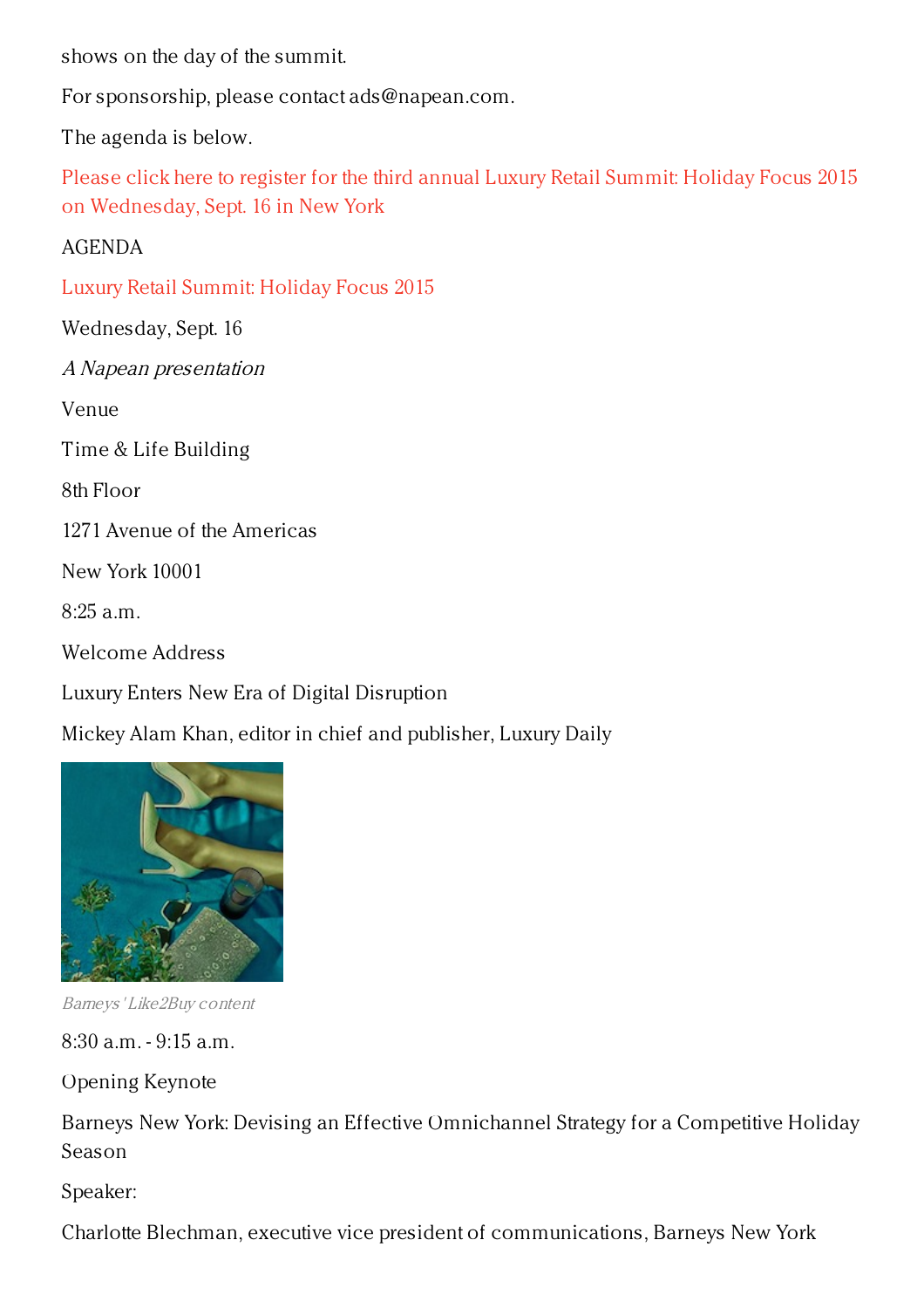$9:15$  a.m.  $-9:30$  a.m.

## Break

9:30 a.m. – 10:15 a.m.

Will Luxury Brands Find Coal or Gold Nuggets In Their Holiday Stockings This Holiday Season?

As luxury retailers and marketers finalize their marketing plans for the upcoming holiday season, key questions arise: What are consumers' shopping plans for the upcoming holiday season? What are they planning to buy as their gifts for their friends and family? Where will luxuries fit into their shopping lists? When consumers start their holiday shopping, will they be making their purchases online or in-store? Will consumers — both aspirational and affluent — spend more, the same or less than they spent in 2014? These and other critical holiday-related questions will be answered from the consumer's perspective as the Shullman Research Center updates its 2014 Luxury Holiday Shopping Survey results that were presented at last year's summit with consumers' current plans for the 2015 holiday season.

Speaker:

Bob Shullman, founder/CEO, The Shullman Research Center

 $10:15$  a.m.  $-10:30$  a.m.

Break

 $10:30$  a.m.  $-11:15$  a.m.

Digital's Impact on Luxury Retailing and Marketing and What It Means for the Future

The rise of digital mediums such as the Internet, mobile, tablets and now wearables threatens to upend retailing as brands know it. Not only is information at the fingertips of consumers, but so has the way research and shopping is conducted has changed. Not every luxury retailer is prepared for what is to come next. This panel will deliberate issues such as the effect of Internet, ecommerce and mobile, including wearables, on luxury retailing, both digital and store based. How will digital media's adoption by consumers change luxury marketing? What are the new parameters for measuring retail effectiveness across channels? Are the new attitudes to sustainability being factored into retailing and marketing plans?

Panelists:

David Benattar, CEO of New York creative agency Hyperbolic

Diana Verde Nieto, cofounder, London sustainability agency Positive Luxury

Amanda Willinger, vice president of digital and ecommerce, Lagos Jewelry

Moderator:

Robin Lewis, author, The New Rules of Retail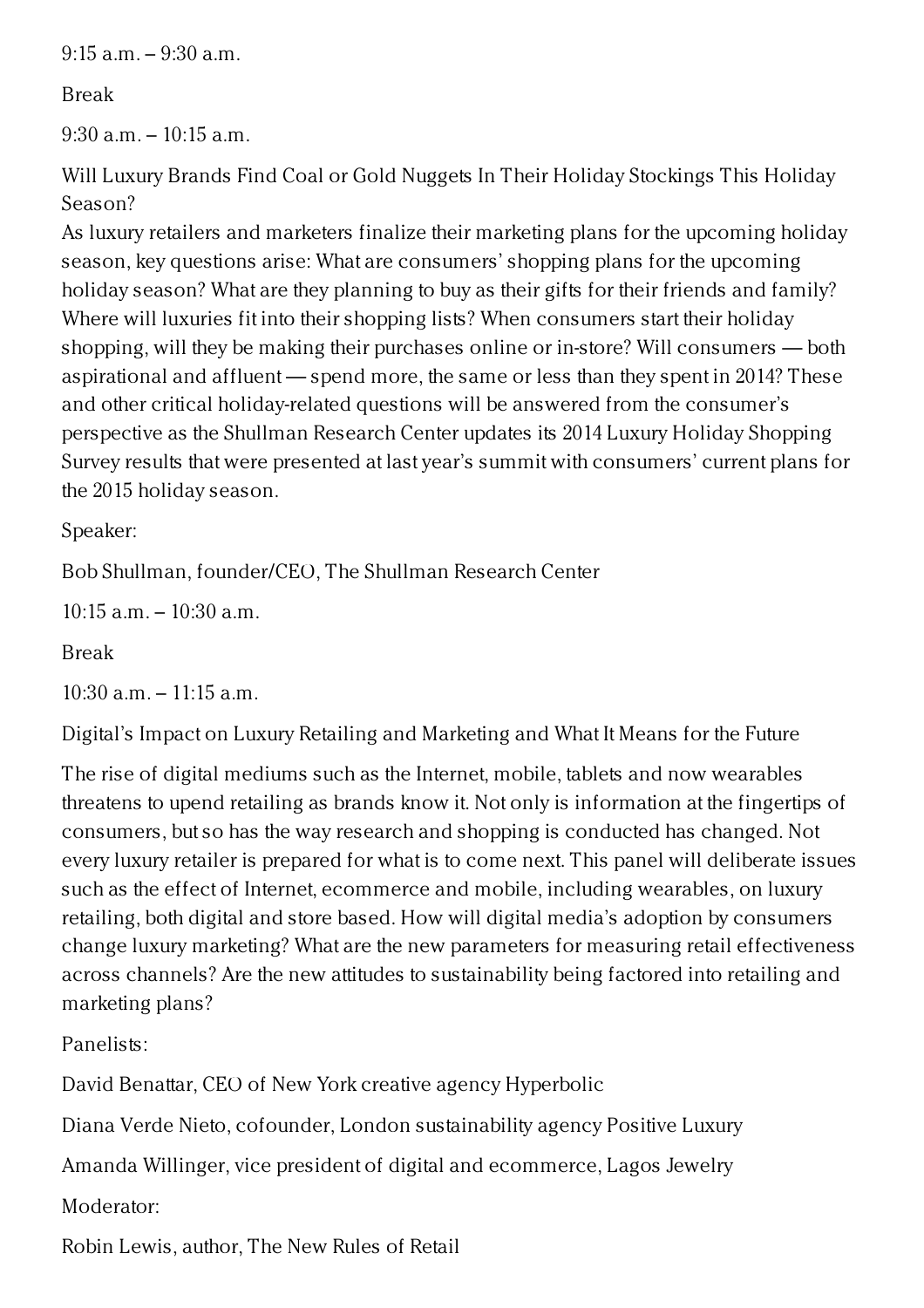11:15 a.m. – 11:30 a.m.

Break

11:30 a.m. – 12:15 p.m.

How Luxury Retailers Can Make HENRYs Their Weapon to Holiday Success

The National Retail Federation predicts a 4 percent-plus increase for holiday sales this year over 2014, thanks to upbeat consumers eager to pile up presents under the tree. So the message to retailers is "No worries, all is well with the world, and the American shopper is going to keep on, keeping on." But not all luxury retailers and brands should buy it. They cannot just sit back and wait for eager shoppers to line up at their door – they will not. Marketers need to identify consumer segments that offer the most promise for this holiday season and draw them to their shopping experience. For holiday 2015, and for the next 10 years as well, that most promising segment is going to be HENRYs – high-earners-not-richyet consumers, especially those under 45 years with incomes \$100,000 to \$249,900. Why HENRYs are the most important new demographic consumer segment in today's postrecession economy and key to marketing and retailing success this holiday season will be the focus of this presentation.

Speaker:

Pam Danziger, president, Unity Marketing

12:15 p.m. – 12:30 p.m.

Break

 $12:30$  p.m.  $-1$  p.m.

Rethinking Prestige Branding

Ueber Brands: Manifesting Brand Mission, Myth and Mojo Through Retailing

Why are Cirque Du Soleil or Grey Goose so successful despite breaking all the conventions of their categories? What does Gucci's approach to marketing have in common with Nespresso's? And why do some pay a little fortune for Renova toilet paper or Aesop detergent when those seem to have none of the functional superiority conventional marketers would seek to demonstrate? These are some of the questions branding experts JP Kuehlwein and Wolfgang Schaefer researched over the past four years, talking to an uncounted number of practitioners, theoreticians and consumers alike and analyzing well over a hundred brand successes and failures in the premium-priced arena.Their answer: Today, prestige is accrued in many more ways than it used to. Its marketing rules are in flux and it is flourishing across pretty much all tiers and categories – from a \$2 drink to multimillion dollar jewelry. Classic notions are shattered and reshuffled and prestige branding is being slowly but unmistakably re-defined. This session will discuss how some brands make consumers buy into their proposition beyond need, price or reason, and what role retailing plays in seducing these shoppers. It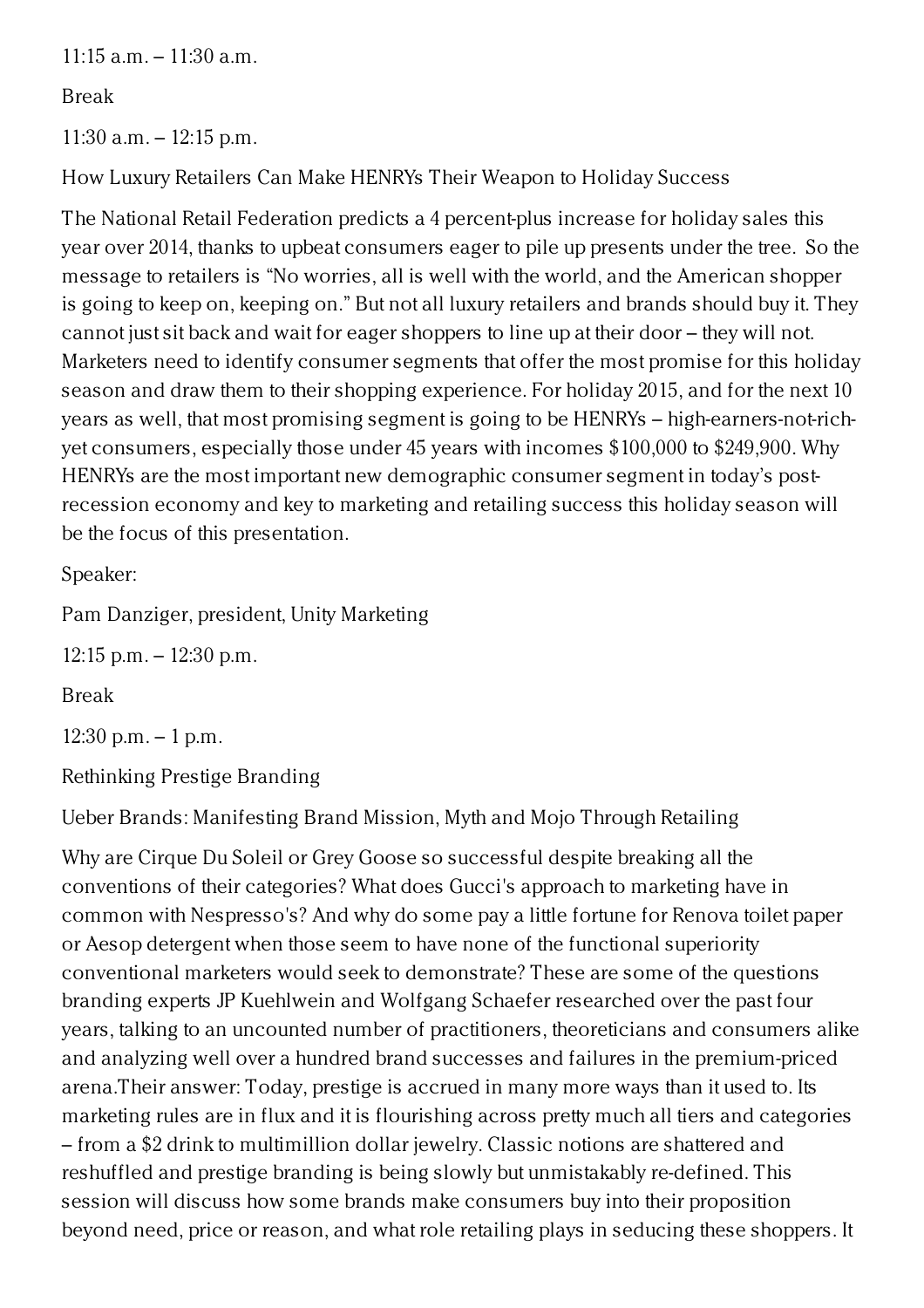turns out that most successful luxury brands are "ueber brands." Also discussed will be Hermes/petit h, Sang Xia, Tesla, Maison Du Chocolat, Aesop, Hoshino Resorts and Brunello Cucinelli.

Speaker:

JP Kuehlwein, executive vice president, Frédéric Fekkai

Wolfgang Schaefer, CSO, SelectNY

 $1 p.m. - 2 p.m.$ 

Sponsored Lunch

2 p.m. – 2:45 p.m.

Fireside chat

WSJ. Magazine: Why Print Continues to Work for Luxury

While digital gets the lion's share of attention from media, print continues to be the workhorse for luxury advertising. Magazines and some high-end newspaper supplements continue to support branding efforts via glossy, eye-catching print ads that set the stage for consumer desire. That said, social media and ecommerce are influencing luxury shopping in ways previously unimagined. How has this affected The Wall Street Journal's WSJ. magazine, which is the leader in its category? What is WSJ.'s outlook for the upcoming holiday season? How does seasonality affect WSJ.'s advertising? Are there generational differences in luxury consumption that reflects in advertising? These are some of the issues set for discussion in this fireside chat.

Speakers:

Anthony Cenname, publisher, The Wall Street Journal's WSJ. magazine

Mickey Alam Khan, editor in chief and publisher, Luxury Daily

 $2:45$  p.m.  $-3$  p.m.

Break

3 p.m. – 3:45 p.m.

China Keynote

Trends in Chinese outbound tourism and shopping

The Chinese consumer was the primary driver of growth for luxury brands and retailers in the past few years before and after the Great Recession. While some of that spending has slowed due to a government crackdown on ostentation and worries over a slowing economy, the Chinese traveller is still wooed in North America, the European Union and the United Kingdom. This session will focus on trends shaping up this year in Chinese outbound tourism and shopping, developments in social media and influencer marketing in China and how luxury brands and retailers can make their brand more China-ready on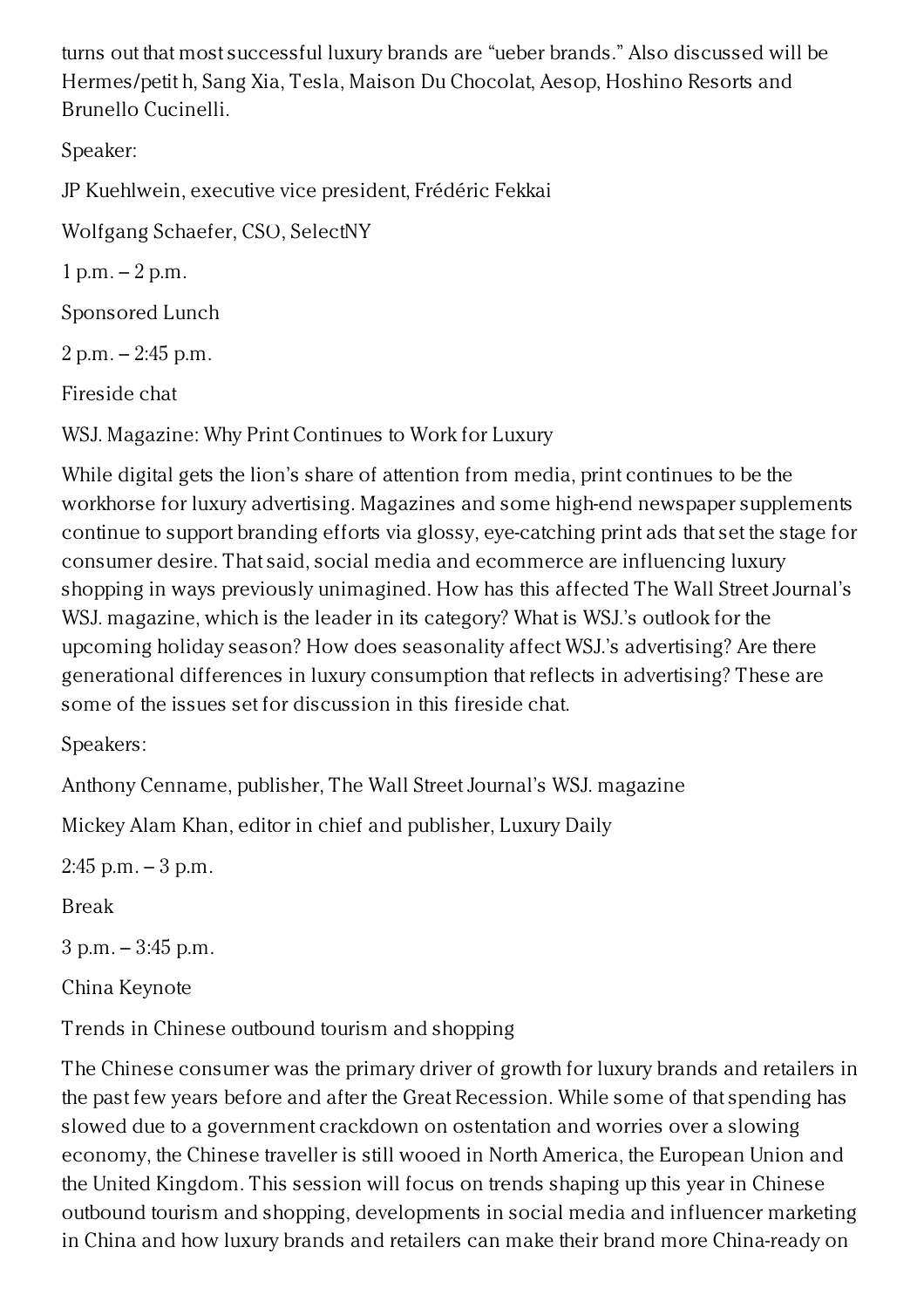a global scale.

Speaker:

Avery Booker, partner, China Luxury Advisors

 $3:45$  p.m.  $-4$  p.m.

Break

4 p.m.

Raffle for Dom Perignon

4 p.m. – 4:45 p.m.

Key Trends in Luxury Retailing

How will evolving consumer behavior force luxury retailers and marketers to retool their market strategies? What is technology's impact on retailing and marketing, especially given the growing influence of online and mobile mediums on store-based and digital retail? How will geopolitical issues affect sales over the holidays and beyond? How should luxury marketers address China, emerging markets, the European Union and the United States distinctly? And what to anticipate in 2016 will be some of the themes discussed in this session.

Panelists:

Courtney MacNeil, director of brand alliances, marketing, and public relations, Spafax

Peter Hubbell, founder/CEO, BoomAgers

Hana Ben-Shabat, partner for consumer goods and retail practice, A.T. Kearney

Shamin Abas, president, Shamin Abas Public Relations

Moderator:

Matthew Bishop, globalization editor, The Economist

4:45 p.m.  $-6$  p.m.

Networking Cocktails

Please click here to register for the third annual Luxury Retail Summit: Holiday Focus 2015 on [Wednesday,](https://luxurydaily.com/conference-page) Sept. 16 in New York

Hotels in the vicinity of the conference venue

The [Hilton](http://www.newyorkhiltonhotel.com/) New York

1335 Avenue of the Americas, New York, NY 10019; tel: 212-586-7000

[Please](http://www.newyorkhiltonhotel.com/) click here for the Web site

The [Palace](http://www.newyorkpalace.com/) Hotel